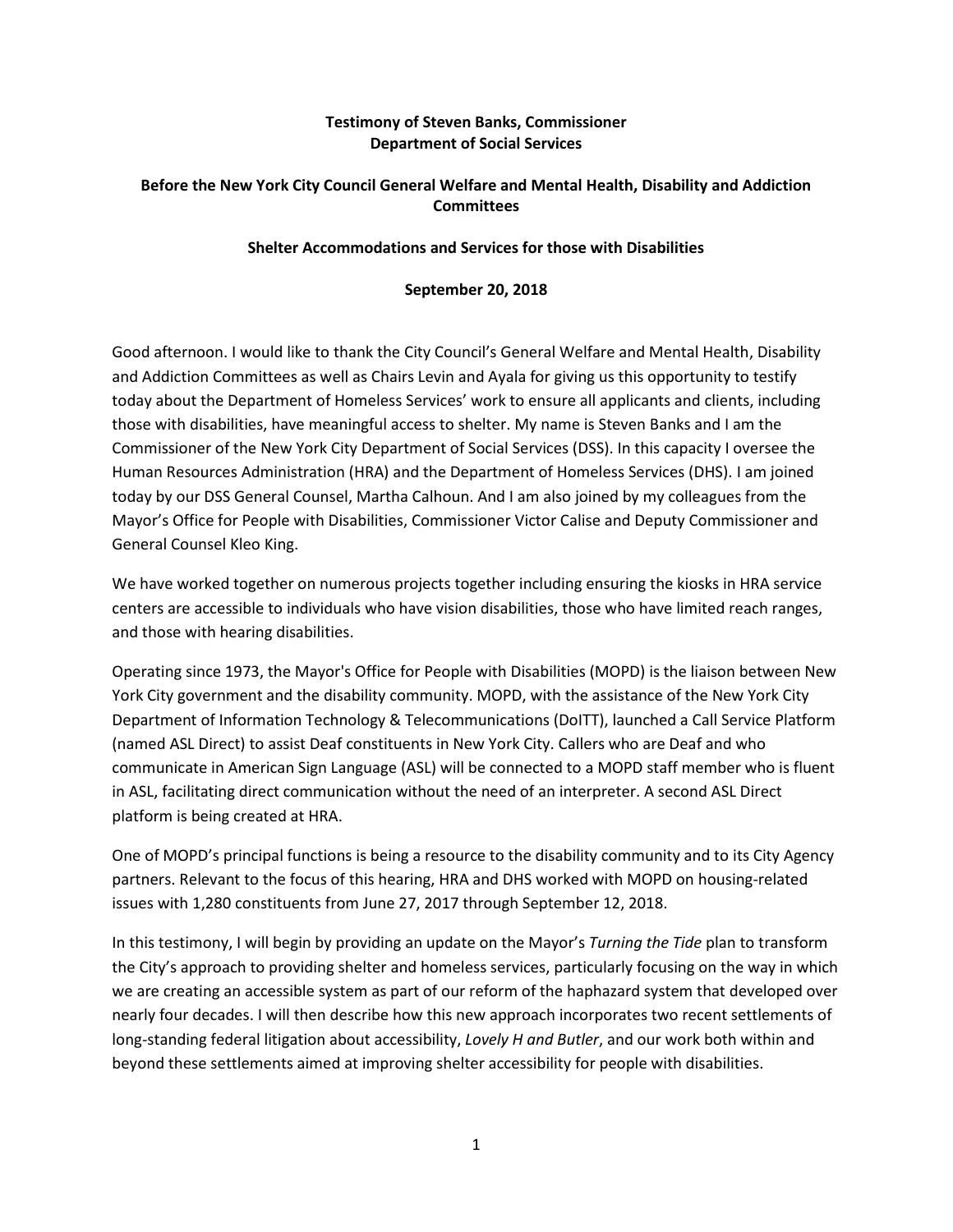#### **Progress in Context: Turning the Tide**

As you know, last year Mayor de Blasio announced *Turning the Tide on Homelessness in New York City*, a new approach to addressing the challenges of homelessness that is grounded on four core pillars: preventing homelessness whenever we can; rehousing families and individuals so they can move out of shelter or avoid homelessness altogether; addressing street homelessness; and transforming the City's haphazard approach to providing shelter and services that has built up over the last four decades.

While we know we have more work to do, we are headed in the right direction and we can report the following measures of progress so far:

Though our prevention first initiatives, including increasing funding for tenant legal assistance from \$6 million in 2013 to \$93 million in FY19 as part of the implementation of the first in the nation initiative for universal access to counsel in eviction cases, we provided over 264,000 rent arrears grants from FY14 through FY18, helping an average of 53,000 households each year. Since 2013, evictions by City Marshals have decreased by 27% and more than 70,000 New Yorkers have remained in their homes.

Because of the DSS rental assistance and rehousing initiatives, from 2014 through July 2018, 97,479 children and adults have relocated from shelter to permanent housing or averted homelessness altogether, with most benefiting from our new programs by moving out of shelter.

By doubling the number of street homeless outreach workers across the five boroughs and in the subways and doubling and soon tripling the number of safe haven beds, with an increased investment from \$44.6 million in FY14 to \$97.7 million this year, we have brought in 1,815 individuals from the streets and subways since we launched HOME-STAT in 2016 and these individuals have continued to remain off the streets and subways in transitional programs or permanent housing.

We have eliminated use of more than 1,800 individual units in the Giuliani-era cluster program – half the units in this 18-year program – as part of our plan to phase out clusters completely.

In fact, over the past year, we have reduced the DHS shelter footprint by getting out of 179 shelter sites, going from the 647 buildings we reported in the *Turning the Tide* plan 18 months ago to our current use of 468 buildings – which is about 30% of our goal to get out of 360 shelter locations and thereby shrink the overall DHS shelter footprint by 45% as we implement our multi-year transformation plan.

And beginning last year, we have already sited 21 new high-quality, borough-based shelter facilities, with 15 already operating fully.

As we continue to phase out 360 shelter location and replace them with the smaller number of 90 new borough-based shelters, we are committed to siting shelters that increase and enhance the shelter system's ability to provide meaningful access to DHS shelter and services for applicants and clients with disabilities, as well as increase our capacity to place children and adults as close as possible to their anchors of life – schools, jobs, healthcare, houses of worship, and family.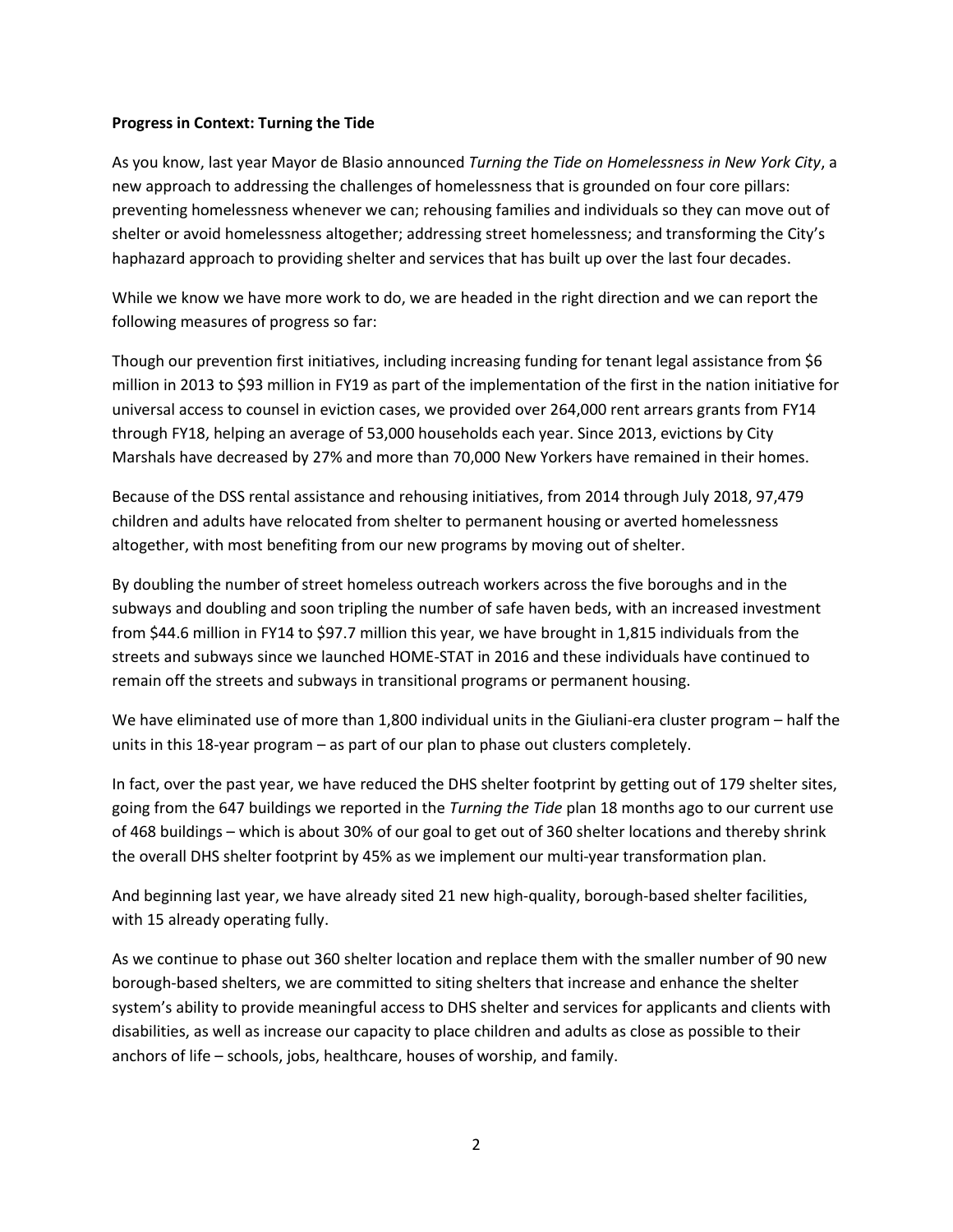And as we develop new purpose-built shelters, of which we anticipate to be 25 of the 90 shelters under *Turning the Tide*, as well as implement various capital improvements and design and construction projects in the shelter pipeline, which are required to be compliant with all applicable building codes, including requirements concerning accommodating people with disability challenges or other reasonable accommodation needs, the shelter system will further develop to meet the needs of clients with disabilities. Indeed, with a Capital budget of over \$300 million for shelter development and improvement, we are increasing the proportion of existing shelter units that are accessible for people with disabilities.

Both through the Agency's work on the *Butler* Settlement and in general, we are working to improve the client experience by updating intake processes to ensure they are comprehensive, understandable, and properly implemented. This includes addressing client inquiries, training, robust technology supports, and creating back-end quality assurance measures. At intake and assessment, DHS asks clients a series of questions regarding their physical and mental health, disabilities, and/or functional needs. Selfreported answers to these questions assist DHS in determining client placement and the answers are stored in DHS's system of record. In addition, DHS allows reasonable accommodation requests to be made at any time, not only at intake. The agency will be revising and updating these intake forms through the *Butler* process, including updates to its system of record, which will also include ensuring that shelter eligibility investigations take disabilities into account when looking at potential viable nonshelter housing options.

In the DHS system, families are placed in private rooms, with either private or shared bathrooms, and these units can accommodate home health aides and/or visiting nurse services, for persons in need of such services, such as those who cannot independently complete their Activities and Daily Living (ADL). Shelter for single adults, being congregate settings under State regulation, cannot provide space and services to meet these needs.

To more effectively respond to these New Yorkers who turn to DHS for help, DHS has an Institutional Referral Discharge Procedure, which applies when, for example, a health care facility discharges a patient to shelter. This procedure was recently revised and updated with comments from Health and Hospitals, the Greater New York Health Association, and hospitals around the city, as well the Coalition for the Homeless. Through this revised procedure, DHS created templates for discharging institutions to complete so that DHS can evaluate a patient's appropriateness for shelter in accordance with State regulation. If a person is not medically appropriate for shelter pursuant to State regulation, this procedure enables DHS to collaborate with the health care facility to identify other options for the facility's patient, including supportive housing, nursing homes, or permanent housing with rental assistance and medical supports.

However, the settlements in the *Lovely H.* and *Butler* cases exemplify the reforms we are putting in place to provide clients with disabilities with meaningful access to our services, after many years when there have been barriers to obtaining essential services. In recognition of the major reform efforts that are involved, federal district court judges approved both settlements with multi-year implementation plans and milestones.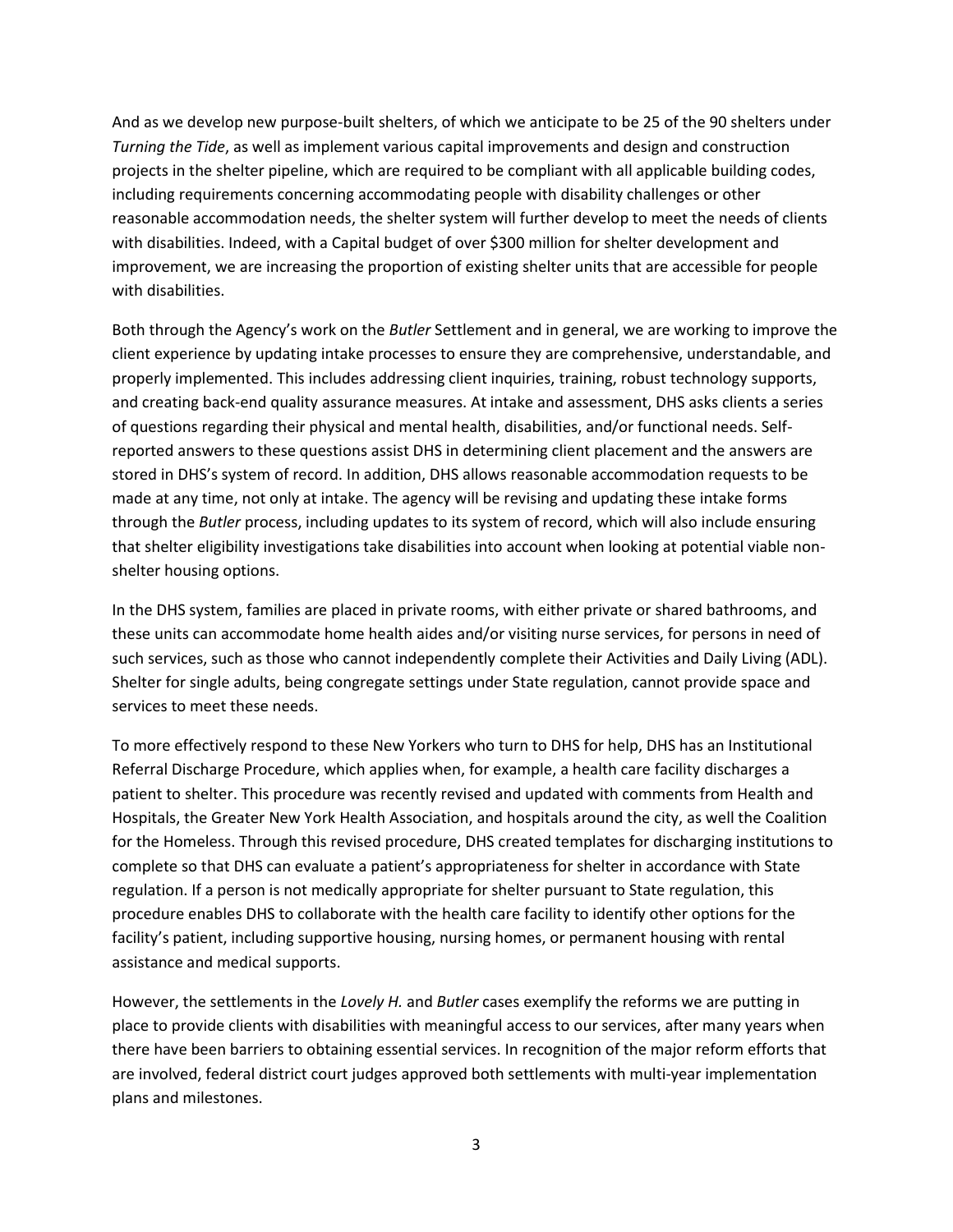## *Lovely H.*

The *Lovely H.* case, brought against HRA in 2005, and settled by the de Blasio Administration in 2015, highlighted the problems persons with disabilities in need of public benefits experienced in obtaining and maintaining the benefits and services to which they were entitled, including reasonable accommodations (RA). DSS is committed to ensuring that people with disabilities get the help they need, and therefore we settled the case to make public benefits more accessible to people with disabilities. Pursuant to the milestones in the federal court approved settlement, we are improving our ability to screen clients in need of reasonable accommodation as the result of physical and/or mental health disabilities, as well as providing case management. For example, we have:

- Issued an agency-wide reasonable accommodation/modification policy.
- Created a reasonable accommodation request, review, determination, and appeals process.
- Assisted clients in obtaining clinical documentation to support their reasonable accommodation requests.
- Developed a Client Services Screen that informs staff of all active reasonable accommodations for clients.
- Sent clients pre- and post-appointment reminders to assist them in meeting program requirements.
- Created a direct contact number specifically to serve clients with homebound/home visit needed status.
- Formed a Disability Advisory Panel to share information with and gather expertise, input, and feedback from the disability community.
- Implemented a full day *Introduction to Disabilities* training that is mandatory for all employees.
- Developed and are implementing a Supervisory Training that supports front-line supervisors in their ability to oversee the implementation of reasonable accommodations at their sites.
- Trained staff and developed reasonable accommodation processing and notification services in HRA central call centers such as Infoline.
- Created an "Office Hours" partnership between HRA staff and Street Homeless outreach teams to expedite homebound status services to street homeless clients.
- Issued a plain language and clear design policy to create client notices that are easier to read for clients with cognitive or visual disabilities.
- Worked with Expert Consultants to develop a Disability Screening Tool currently being implemented at five sites throughout the City and in the process of being rolled out to all HRA Job Centers.

Many of the policies and practices implemented at HRA pursuant to the *Lovely H.* settlement also benefit DHS clients as well as DHS service delivery. The integration of DHS and HRA within the sharedservices model of DSS allows offices, such as finance, communications, personnel, external affairs and training to serve both agencies and share best practices and experiences. As a result, practices such as improved communications mechanisms, materials for the people who are blind or low vision, and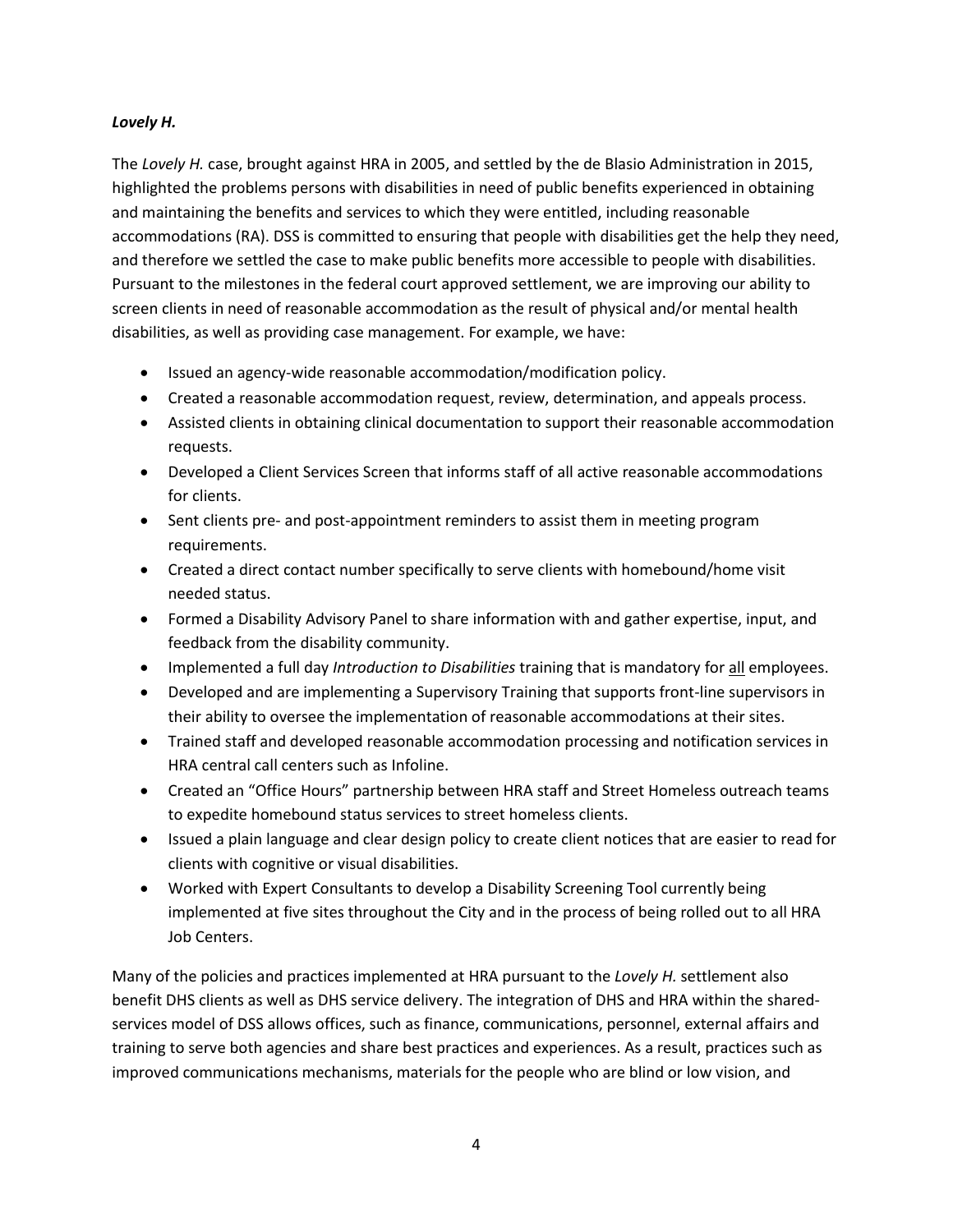training of staff working with clients who are deaf or hard of hearing, benefit the clients both agencies serve.

## *Butler* **Settlement**

DHS has the legal and moral mandate to provide essential shelter on demand to all eligible families and individuals who need it, and on the same day on which they apply. This requires having a system that not only has sufficient capacity and vacancies to be able to appropriately assign persons within the system, but a system that also provides sufficient capacity to accommodate the varying needs of people with disabilities.

Last December, the City of New York reached a federal court settlement of multi-year litigation to enhance access to shelter and its attendant services for applicants and clients with disabilities. This settlement capped years of productive negotiations with the Legal Aid Society (LAS), class counsel for a not only a class of plaintiffs that includes all applicants for and clients of DHS shelter who have disabilities, but also institutional plaintiffs, including the Center for the Independence of the Disabled of New York and the Coalition for the Homeless. The settlement, including a multi-year reform plan, was signed by all parties and approved by a federal court judge in the Southern District of New York, Justice Sweet, after a public comment period. This settlement is monitored by the Legal Aid Society over a period of five years from its effective date, and, pursuant to the terms of the settlement, Legal Aid is able to review and comment on DHS deliverables, including new and revised procedures as well as an accessibility survey tool developed by DHS' expert consultant and proposed remediation plan(s). The communication structure outlined in the settlement provides an avenue through which advocates can provide input on the many ways in which DHS is improving its system to increase shelter access for people with disabilities. At a December 7, 2017 public fairness hearing, Judge Sweet approved the settlement reached between the Agency and Legal Aid Society.

The comprehensive settlement provides that the City of New York will:

- $\triangleright$  Enhance the DHS's practices to ensure all applicants and clients with disabilities are provided reasonable accommodations to ensure meaningful access to homeless shelters.
- $\triangleright$  Utilizing the services of an expert consultant, survey intake sites, assessment sites, and selected shelters to identify barriers to access and develop remediation plans to enhance accessible features in existing shelters.
- $\triangleright$  Modify existing procedures, as needed, to enforce best practices in line with legal standards regarding accessibility, and retrain staff consistent with the federal, state, and city disability rights and DHS's enhanced practices related to disability rights.
- $\triangleright$  Ensure that shelter evacuation plans recognize the particular needs of people with disabilities.
- $\triangleright$  Provide communication accommodations for individuals who have vision or hearing disabilities.
- $\triangleright$  Conduct a population analysis of the DHS system based on available data sets to determine the percentages and types of persons with disabilities seeking or using DHS shelter services.
- $\triangleright$  Overall, ensure that the Agency has sufficient accessible capacity to meet the needs of homeless applicants and clients with disabilities.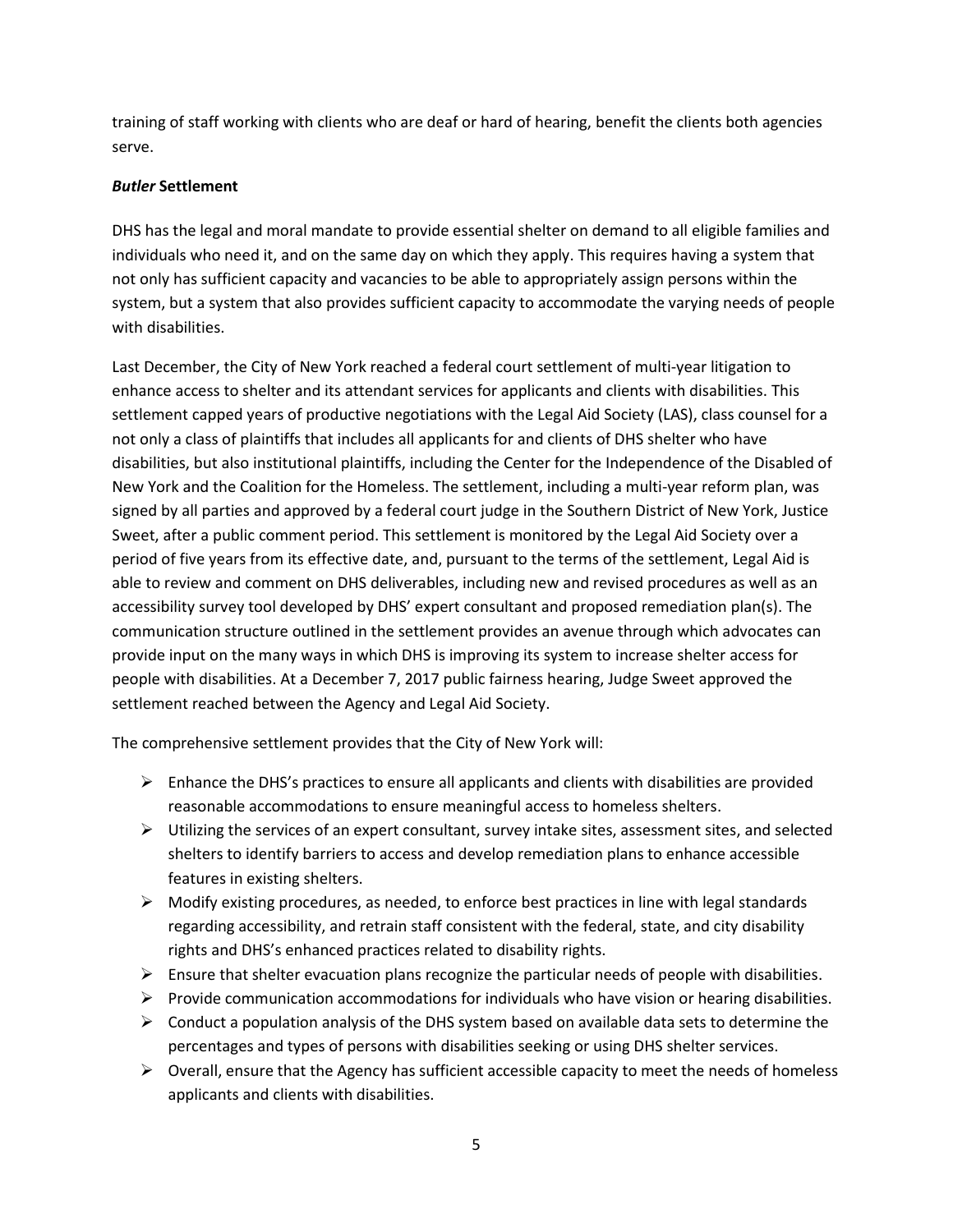DSS has committed to these reforms in order to improve shelter accessibility for individuals with disabilities. Even before its effective date in December 2017, DHS began work pursuant to the settlement because we recognized the important opportunity to reform our Agency's practices and ensure all applicants and clients with disabilities have meaningful access to the homeless shelter system. Given the magnitude of the reform effort, the parties agreed to, and the federal court approved, a fiveyear implementation timeline with interim milestones.

One key benchmark we executed is contracting with an expert architectural consulting firm to develop a DHS shelter survey tool consistent with the Department of Justice guidelines and survey existing DHS shelters, including all intake and assessment sites and other shelters already classified as accessible, and provide training such that DHS teams can continue survey work of additional and new shelters, and develop remediation plans to increase accessible shelter capacity, including an Initial Remediation Plan by April 2019.For this expert and comprehensive analysis, in consultation with the Legal Aid Society, DHS contracted with Steven Winter Associates (SWA), an expert architectural and building systems consulting firm with expertise in accessible design and ADA guidelines and construction requirements of federal, state, and local laws. SWA has vast expertise in this area, exemplified by their ongoing work since 2004 with respect to a Consent Decree between the US Department of Justice and the Housing Authority of Baltimore City (HABC) through which SWA has conducted field inspections of thousands of dwelling units and created remediation plans to ensure HABC was in compliance with the Americans with Disabilities Act (ADA). Their expertise working with plaintiffs, government agencies, and housing programs make them uniquely well-suited to assist DHS with its accessibility-based efforts. Moreover, the Department of Justice was one of the references we consulted regarding SWA before we hired them. And pursuant to the Settlement, the Legal Aid Society approved the City's hiring of SWA.

Under the Settlement and in accordance with the terms of the City's hiring SWA, the expert consultant will: survey existing intake and assessment sites as well as a stock of over 60 other shelters to assess accessibility at those shelters pursuant to the ADA Accessibility Guidelines and the Federal Department of Justice ADA Best Practices Toolkit; develop and implement a DHS facility survey tool, as well as attendant training for DHS staff to continue to survey shelters in its system as well as new shelters that are coming online; identify accessible features of facilities and individual units that can be added to DHS's Building Compliance System so as to make better and more accurate placements of clients with disabilities into appropriate shelter locations; and propose remediation of existing shelters to enhance and improve accessibility options for the DHS shelter system.

Our survey work with SWA involves conducting full-day, in-depth surveys at select DHS shelters that evaluate access to every public space in shelter, ranging from the shelter entrance to every common area, library, cafeteria, sleeping unit type, bathroom type, water fountain, and more. This analysis, combined with a population analysis, will provide deep insight into the current and anticipated characteristics of individuals with disabilities in shelter, along with the ways in which we can ameliorate barriers for them to access services. The initial analysis is expected to be completed in the spring of 2019, and we look forward to using the tools as a means to enhance our shelters in a manner that best serves individuals with disabilities. We are already using lessons learned in the early stages of the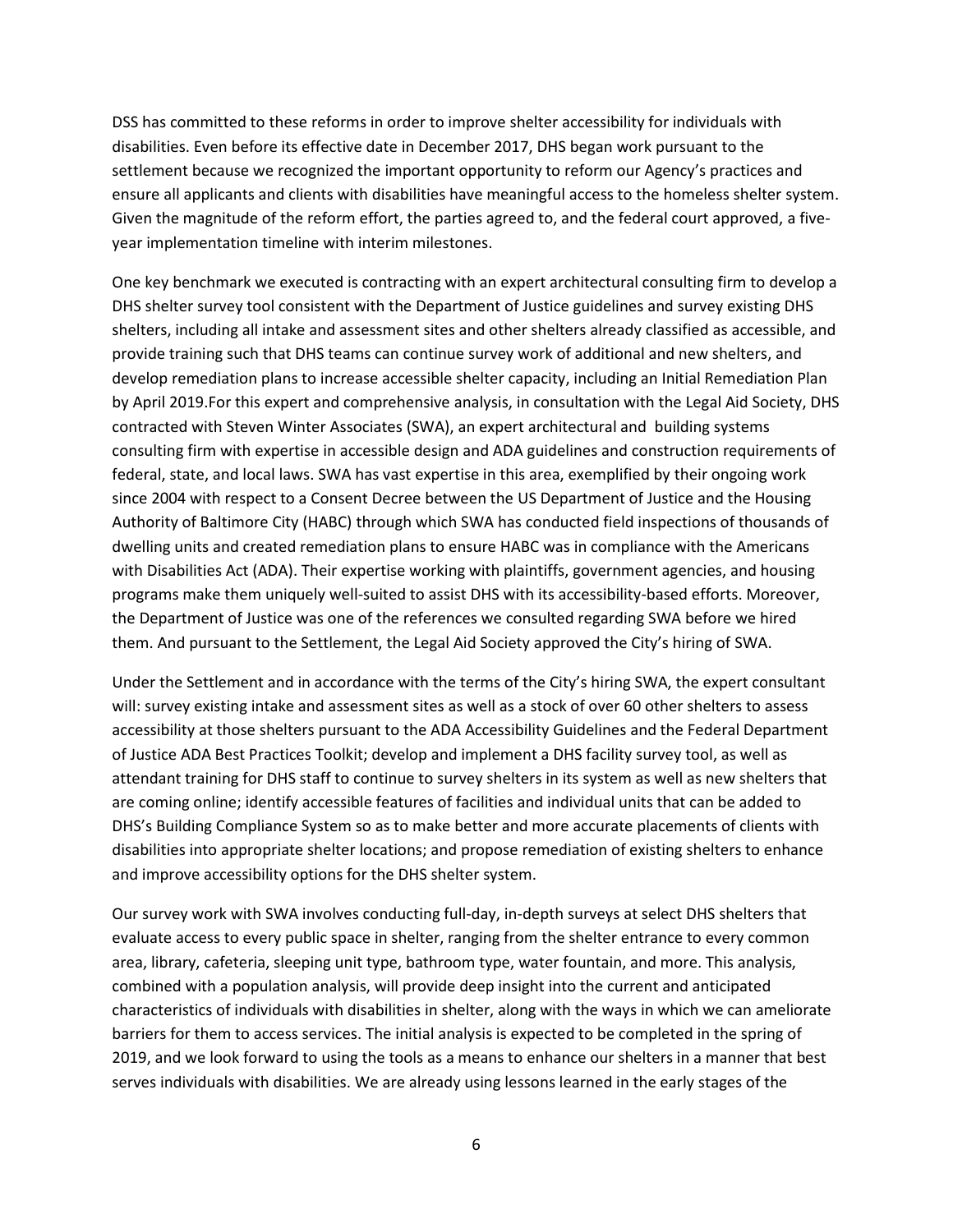architectural analysis to inform our efforts in siting new shelters and shrinking the shelter footprint through *Turning the Tide*.

Our success thus far in meeting this benchmark, as well as many others, is in large part due to the robust working group system we developed to enable staff across DSS/HRA and DHS to work together to implement the various components of the five-year plan. In this framework, staff members from more than 16 different program areas within our agencies collaborate to pool ideas and resources to maximize services for our clients. The working groups consist of teams of agency experts that focus on different components of the work to implement the *Butler* settlement's provisions. Importantly, these working groups are naturally interrelated and this structure enables each team to share ideas and implement changes that complement each aspect of the implementation plan. This dynamic and effective structure is a feature of the integration of DHS and HRA in which there are groups focused on policies, facilities, trainings, and, in this case, reasonable accommodation procedures.

With the *Butler* settlement, we are also expanding on our existing agency-wide goal to develop more enhanced reasonable accommodation processes for clients and applicants with disabilities. As I have testified previously, the DSS Office of Disability Affairs (ODA) ensures that the ability to request reasonable accommodations is readily available and simple, and that staff is properly trained on how to assist and expedite requests. The integrated working group framework to implement the *Butler* settlement has allowed DHS to draw from previous lessons learned from ODA's overall work and the work related to *Lovely H* and collaborate with staff representing adult shelters, family shelters, constituent services, customized assistance services, information technology services, and numerous other offices in our agencies to work out policies and procedures that will best implement reasonable accommodations across systems. A key component of this work is not only revising and retraining on processes and procedures, but also making the process more client-friendly and client-centric, and empowering staff to be able to grant these accommodations on site as much as possible. The DHS Director of Disability Affairs adds additional review and expertise in enhancing these efforts.

Finally, pursuant to the Settlement, to add more resources to this effort, DHS will be developing a team of Disability and Functional Need (DAFN) coordinators, who will work directly and on the ground with DHS clients and program staff at intake and assessment shelters, as well as program shelters, to triage issues pertaining to disabilities and reasonable accommodations, offer specific advice and knowhow, advocate for clients expressing accessibility-based needs, and focus on and identify areas for improvement and training.

In relation to the agreed-upon, five-year implementation timeline stipulated in the *Butler* settlement, which is overseen by the federal court and monitored by the Legal Aid Society, we are in line with the milestone time frame, or have, when needed, received a formal modification.

To date, we completed the following deliverables and milestones:

 As mentioned, we have hired an expert consultant firm SWA. Since that time, we have developed the DHS facility survey tool, which the Legal Aid Society approved, and have begun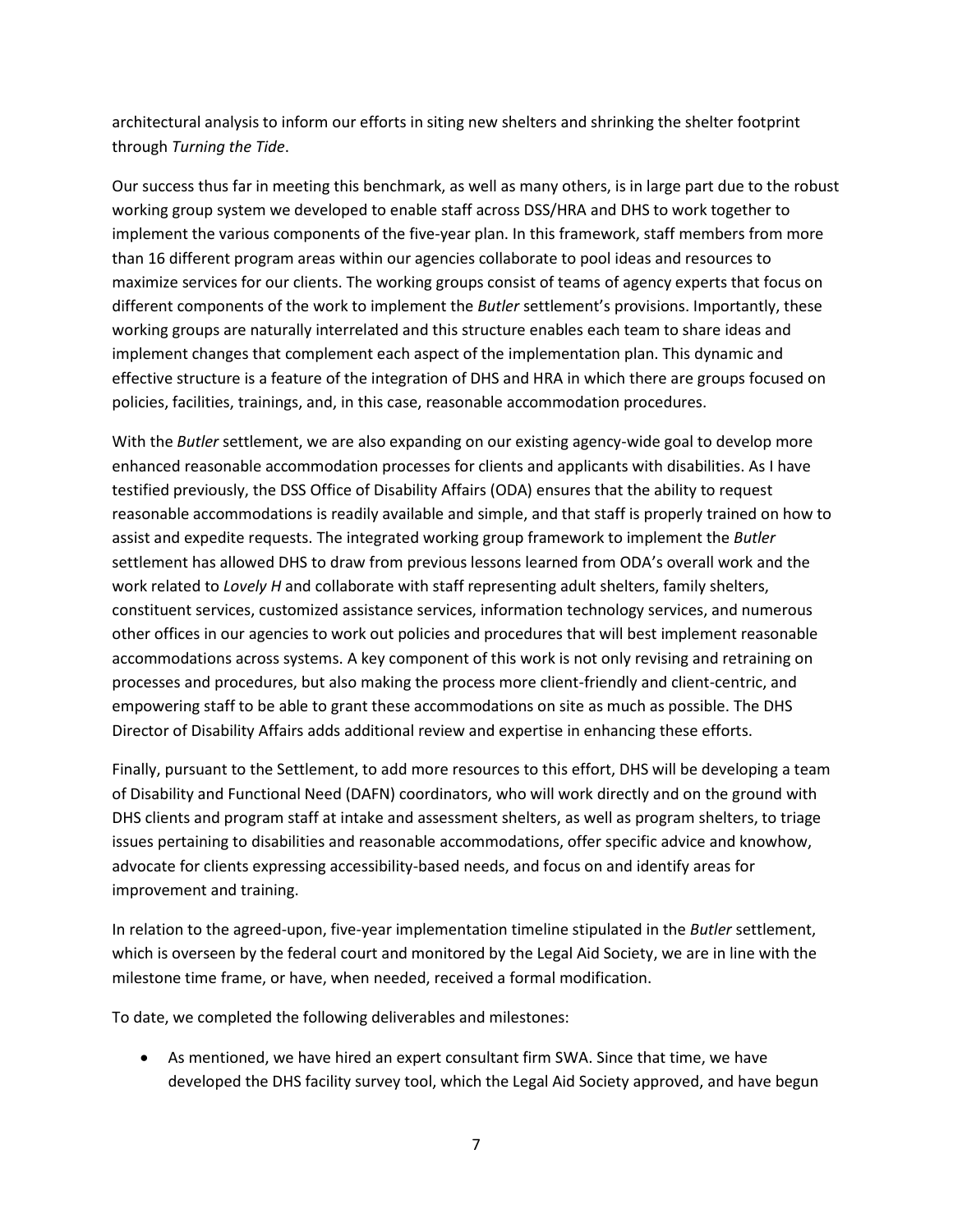surveying our intake and assessments sites. Our shelter survey selection criteria were also shared with the Legal Aid Society.

- We conducted an initial baseline population analysis which we expect to repeat periodically throughout the process, refining it as systems become more refined to track individual's specific requests and needs.
- We instituted an "informal relief mechanism" by which advocates, through LAS, can work with our agency's legal team to triage reasonable accommodation issues.
- A DHS Director of Disabilities Affairs was hired and, as indicated previously, a "DAFN" team is in the process of being hired.
- To ensure continuity of access to shelter and shelter-related services for our clients with disabilities who may be absent from shelter due to hospitalization or institutional placement, or clients entering shelter from such a facility, we developed and provided the Legal Aid Society with DHS's *Referral from Healthcare Facilities Policy* and a staff best practice guide.
- In addition to the reasonable accommodation work described above, we are revising our reasonable accommodations procedures and will be sharing drafts with Legal Aid Society in accordance with the settlement.
- Lastly, we are in negotiations with Legal Aid Society about the details of a monitoring protocol, which includes our progress implementing the settlement terms and performance and outcomes implementing our procedural and architectural changes.

As mentioned, DHS conducted an initial baseline population analysis, pursuant to the settlement, to determine the extent the shelter population may have a functional need and require some form of placement-related reasonable accommodation for a disability. This would include accommodations such as placements in accessible sites for people using wheelchairs, air conditioning, durable medical equipment, or auxiliary aids for communication, and placements in mental health shelters. The Legal Aid Society reviewed, commented upon, and helped improve the initial analysis, which is based on existing data in the DHS CARES system of record, as well as other systems including the Welfare Management System and SDX, and information from the US Census Bureau's American Community Survey, and will continue to be fine-tuned as we enhance our systems throughout the five-year plan to implement the *Butler* settlement and are able to collect more nuanced data. The initial analysis, which represents an analysis of November 2017 shelter residents, showed that 28% of households included one or more people who may have a condition requiring air conditioning; 28% included at least one person who may have a condition requiring specific appliances or medical equipment; and 18% of households included at least one person who may experience some form of mobility disability requiring accommodation, (for example, someone may require wheelchair-based accessibility options). Overall, 61% of households in the DHS shelter system included at least one person who may experience a disabling condition that may require a placement-related reasonable accommodation.

Although this initial analysis represents a specific point in time and the shelter population is not static, this extensive analysis it is still incredibly valuable in developing an initial level of understanding of people living in shelter and we are proceeding to build up our systems in accordance with this understanding. As we continue refining the analysis of the needs of the shelter population and turning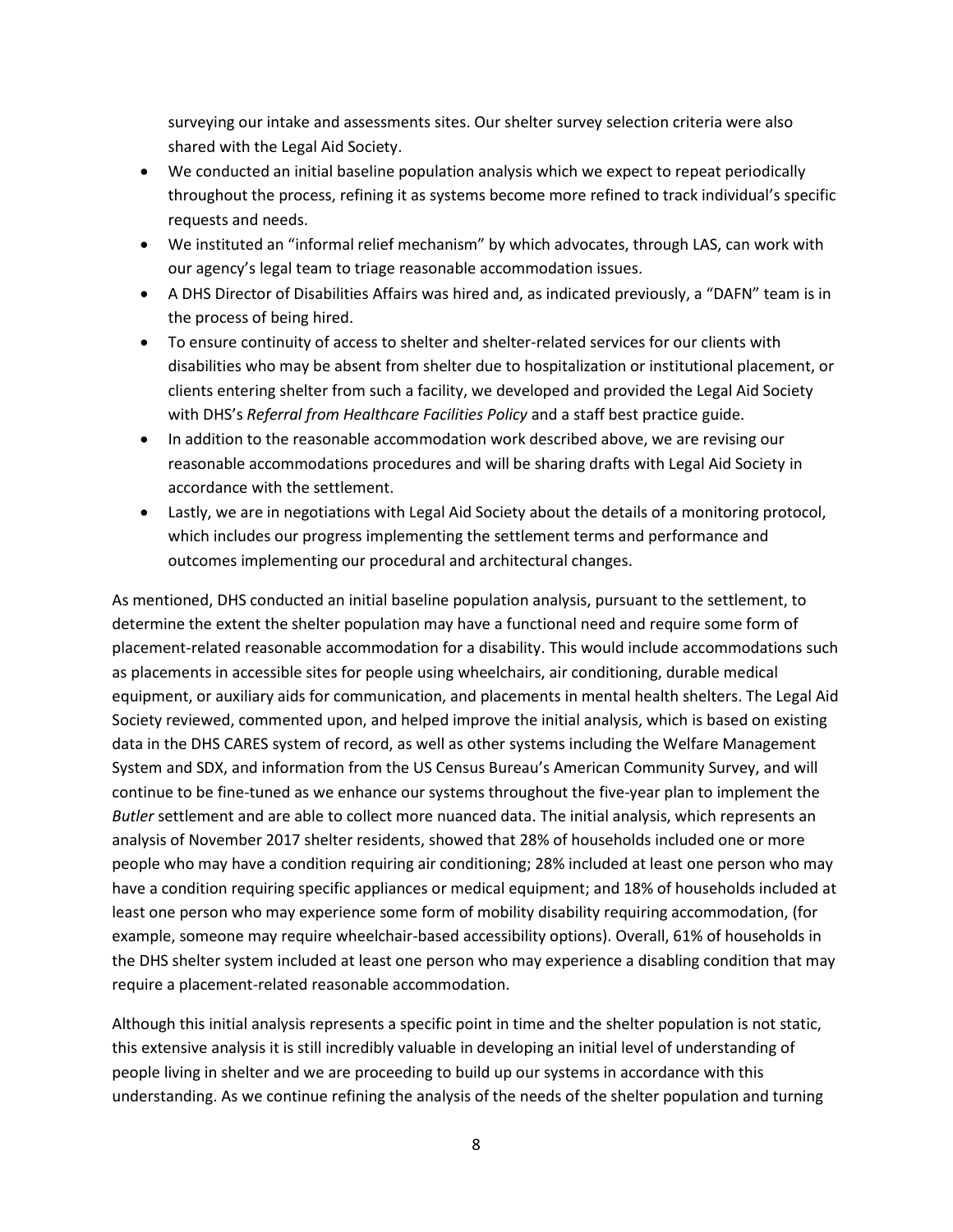the tide on homelessness, we are prioritizing getting out of cluster sites, which overall tend to provide less access to features such as air conditioning and/or wheelchair accessibility than other types of shelter.

We are confident that the overarching aim of the *Butler* settlement, which is to provide reasonable accommodations, communicate effectively with clients with disabilities, and improve accessibility for people with disabilities who are homeless, will improve on our existing efforts to serve all New Yorkers who need our services.

# **Office of Disability Affairs**

Our commitment to improving the lives of people with disabilities is embodied in our Office of Disability Affairs, which was established in 2015 and is housed in DSS to ensure that New Yorkers with disabilities have access to the full breadth of services that HRA and DHS provide. This Office ensures that the needs of persons with disabilities accessing or applying for HRA and DHS services are addressed. For example, we are doing so:

- By making available request forms for reasonable accommodations and accessible versions of frequently requested HRA information.
- Training public-facing employees on how to assist clients with disabilities.
- Addressing complaints from clients who feel they have been discriminated against or treated unfairly due to a disability.
- Working closely with disability advocates to collaboratively improve services.
- Reviewing and/or assisting with the development of policies and procedures related to serving people with disabilities.
- Providing technical assistance and support to DSS/HRA/DHS staff on serving people with disabilities.
- And hosting informative events, such as the all-day *Homeward Bound* event held last year dedicated to educating staff and DHS vendors about housing options for people with disabilities. This event, attended by 300 staff, including shelter provider staff, served as an opportunity for professionals who serve individuals with disabilities to listen to twelve speakers and presentations and learn about a variety of housing options specifically for people with disabilities such as Home Sharing, HPD Housing Connect Lotteries, Family-Type Homes for Adults, OPWDD-funded housing, Assisted Living Programs, Olmstead funding, Supportive Housing, and more.

To complement these efforts and to use as independent resources, ODA creates guides to help individuals navigate housing opportunities and to help staff learn best practices for serving clients with disabilities. For example, ODA put together a *Housing Reference Guide*, which is a guide of selected resources to help identify appropriate housing placements and subsidies available for people who are aging and/or have disabilities. This guide also includes addenda on Legal Services related to housing issues and a Home Modification Guide so that people with disabilities have the resources to either remain in homes or move into homes, once they are made accessible. The Office also created a *Desk*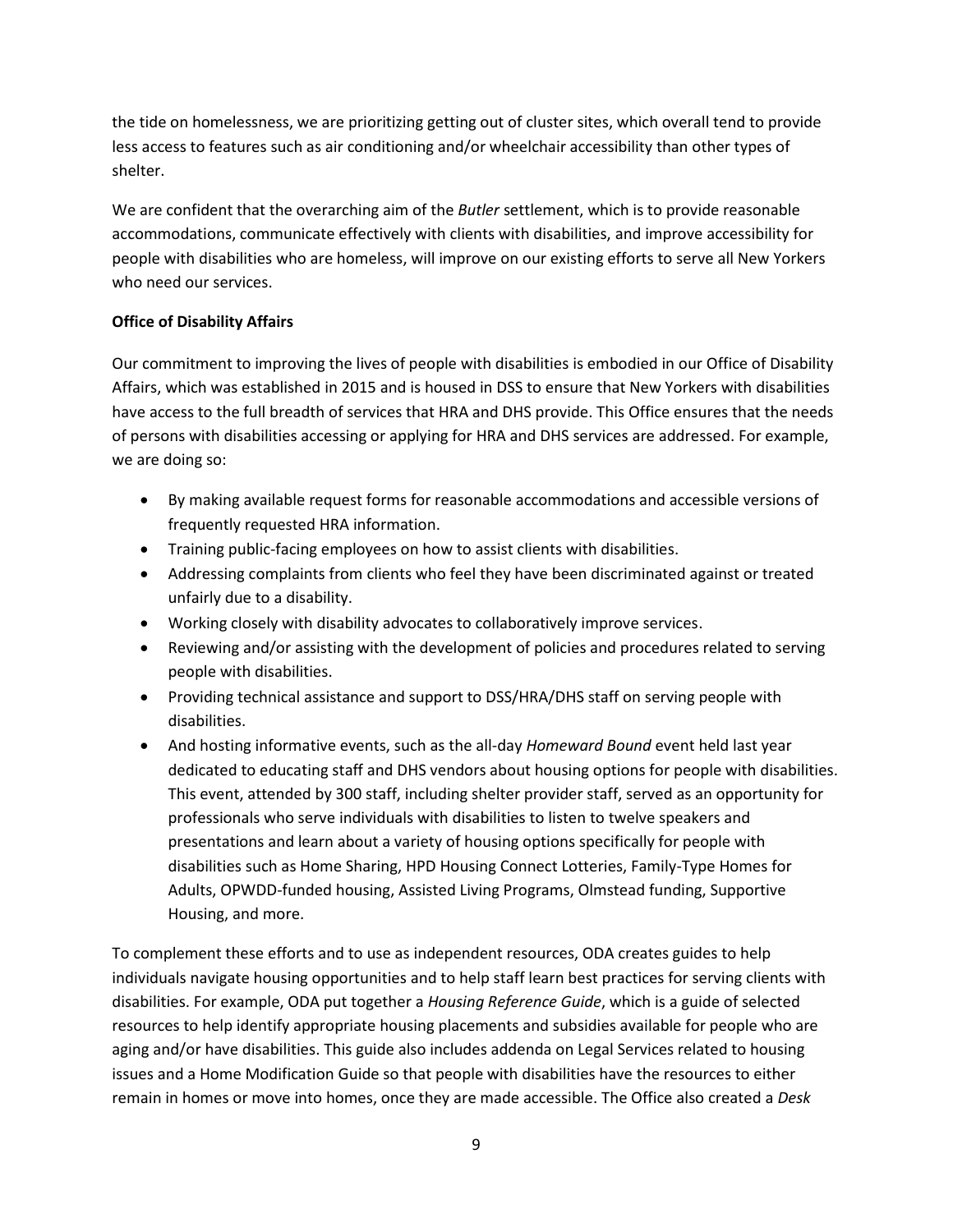*Guide to Reasonable Accommodation Requests*, which gives staff direction for how to process both informal and formal reasonable accommodation requests and a Desk *Guide to Working with Clients Who are Deaf or Hard-of-Hearing.* 

ODA also has developed and conducts a variety of trainings for staff. ODA developed a mandatory fullday *Introduction to Disabilities* training for public-facing DSS and HRA staff that includes modules on history, legislation, disability etiquette and culture, and disability specific techniques that can better help the people we serve; and detailed instruction on the HRA reasonable accommodation process. Supervisors of Center-based staff are then required to take a Supplemental Training entitled: *Access for People with Disabilities – Ensuring Success Through Supervision, which, as mentioned above,* with input from the Mayor's Office for People with Disabilities. In addition, this past summer, DHS and ODA rolled out the *DHS Auxiliary Aids and Services Training* –launched through iLearn, DHS's new web-based training platform—to inform staff of strategies and procedures for serving clients who are deaf and hard of hearing.

Further, DSS has been fully committed to encouraging, and in some instances requiring, agency staff to take Mental Health First Aid Training, promoted by NYC DOHMH, which improves our ability to serve our clients with Mental Health conditions. Since 2016, 2,872 HRA staff and 451 DHS staff have been trained to be First Aiders.

The Office of Disability Affairs works to ensure the DHS and HRA internet sites have a page dedicated to providing access information to people with disabilities. The Office also works to ensure the respective agency Intranet sites have readily accessible reference materials for staff related to serving people with disabilities.

This Office includes a Director of Disability Affairs for Homeless Services. This person focuses specifically on supporting DHS and its applicants and clients with disabilities.

These are just some of the examples as to how DSS prioritizes the importance of ensuring clients with disabilities are well served and that needs are adequately addressed.

# **Transforming Shelter through New Investments and Partnerships**

The City has made important progress transforming a haphazard system decades in the making by investing in historically underfunded not-for-profit service provider partners and facilities to ensure those partners are appropriately funded to deliver the services our homeless neighbors depend on as they get back on their feet; addressing conditions that have built up over many years; implementing the NYPD Management Team to oversee shelter security citywide; and raising the bar for services that we provide our homeless neighbors, moving away from a one-size-fits-all strategy towards a people- and community-based system that is response to families' and individuals' unique needs.

# This includes:

 Addressing shelter conditions built up over decades through comprehensive repairs, renovation, and a new partnership with the NYPD to ensure a safe and secure environment for New Yorkers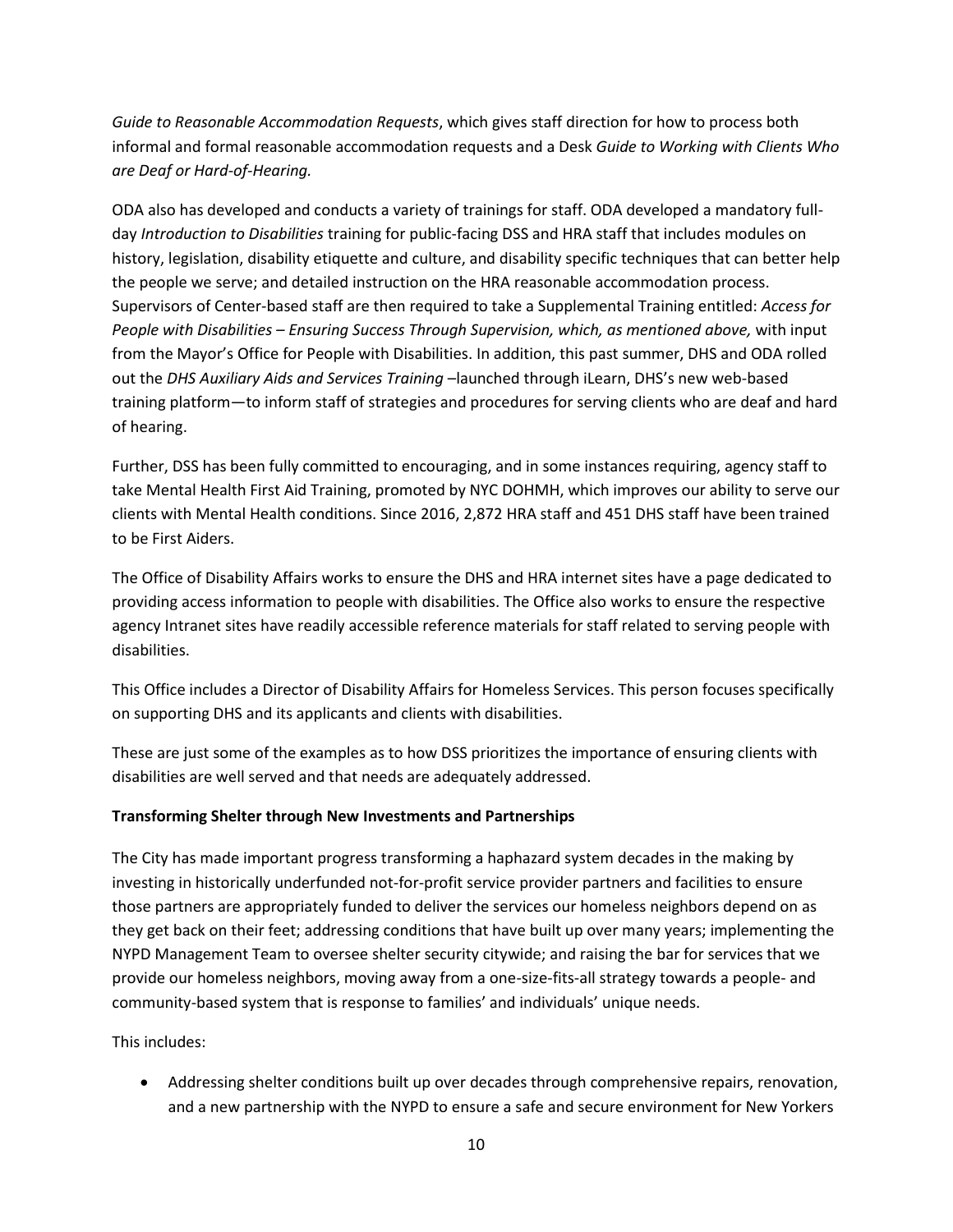in need as they get back on their feet. In 2016 and 2017, the Mayor's Interagency Shelter Repair Squad conducted more than 34,000 inspections and reduced violations that went unaddressed for many years by 84 percent—and we've allocated necessary funding to make further major renovations improving shelter conditions that have built up over decades and will continue making progress restoring our infrastructure.

 Investing in historically underfunded facilities and providers, dedicating unprecedented dollars (more than a quarter-billion new dollars annually) to modernizing the outdated rates that our vital provider partners had been receiving for years to ensure those partners are appropriately funded to deliver the services our homeless neighbors depend on as they get back on their feet, while expanding education-focused programs and increasing our social work staffing and mental health services.

Under the Mayor's *Turning the Tide* plan, DHS has already opened 15 of 21 new sites, and 12 of the first 15 received new Certificates of Occupancy, requiring them to meet all applicable requirements, including those concerning accessibility, under the most recent building codes. The remaining three locations (185th Street, 31st Street and North Star) all were opened under the building's existing Certificates of Occupancy. DHS's ongoing work relating to the *Butler* settlement also means that these, and other, shelter locations are subject to additional inspections for accessibility. The survey tool mentioned above is being used not only to identify remediation for existing shelters, but also to survey new shelters before they come online.

Since the announcement of *Turning the Tide*, we have made it clear in forums, meetings, communications with communities and elected officials, and in the plan itself that we are committed to ongoing engagement, and we invite interested communities to work with us on shelter siting. Shortly before our preliminary budget hearing earlier this year, we sent a letter to all 59 community boards, as well as to local elected officials, reiterating our request for input in site selection by helping to identify viable sites that not-for-profit providers can propose to us through our open-ended Request For Proposal procurement process. This commitment certainly extends to our efforts to improve access to shelter for those with disabilities. As we look to decrease our shelter footprint by getting out of clusters and commercial hotels and siting a smaller number of new shelters instead, we welcome input from communities and elected officials to help locate sites and buildings that are architecturally designed to accommodate individuals with physical and mental health disabilities. With your help to identify new and accessible sites, we can ensure that the next wave of borough-based shelters will provide additional capacity to reasonably accommodate and provide meaningful access for all.

Central to *Turning the Tide*, the Mayor's plan to transform the shelter system ensures that accessible capacity is equitably distributed across all five boroughs. As we turn the tide on homelessness, we will be able to maintain a vacancy rate to ensure the flexibility we need to implement a more equitable, borough-based system that takes into account the individual needs of the children and adults we must shelter, including the needs of New Yorkers with disabilities who are experiencing homelessness.